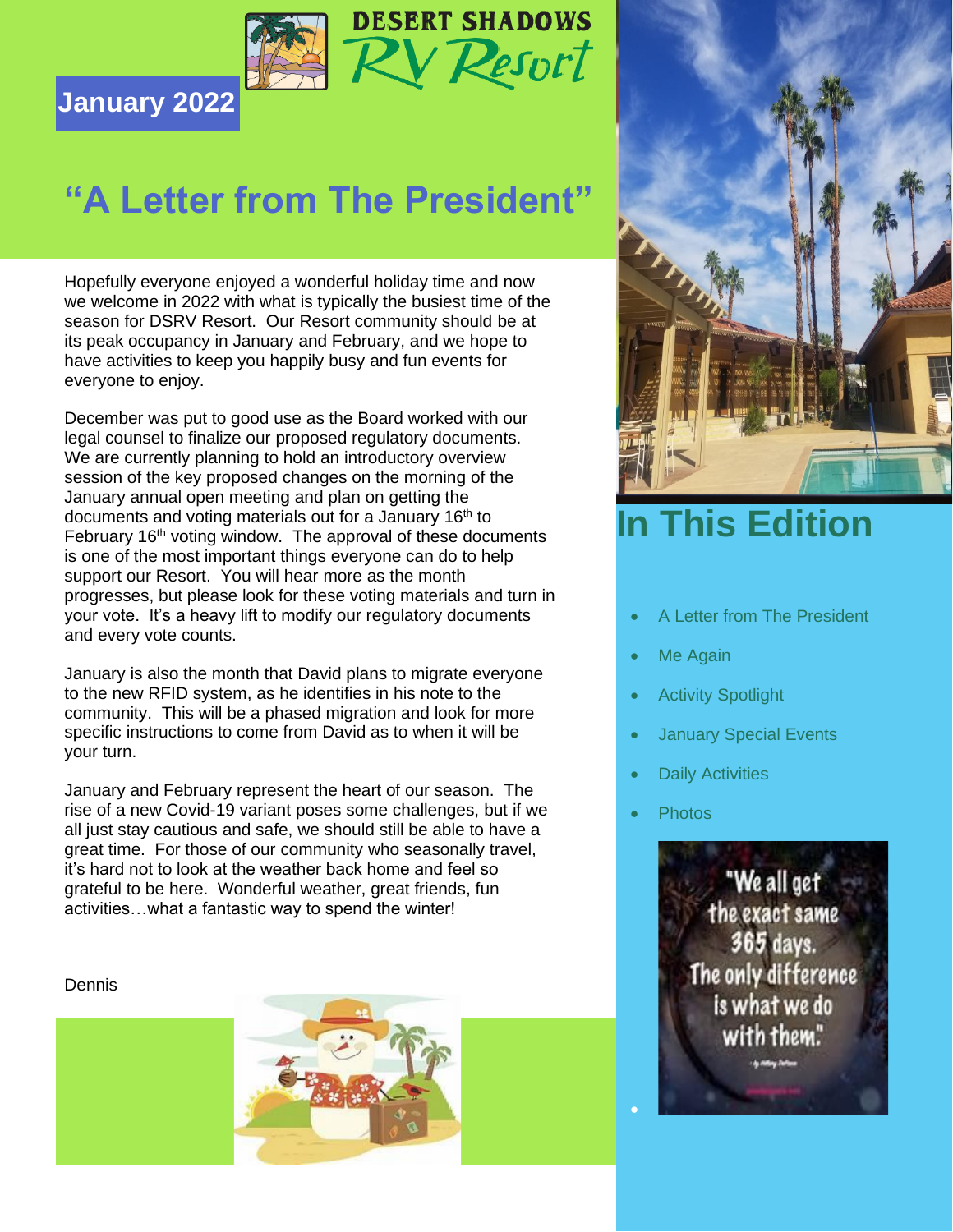# Me Again…

Happy New Year from your team at Desert Shadows RV Resort, your gateway to fun in the Coachella Valley. I hope you enjoyed the Holiday Season with family and friends, and that your New Year is off to a great start.

We are excited to start the roll out of the new RFID entry system at our gates. Keep a lookout for emails from us as to when to bring your vehicle to the office to have the RFID decal placed on your car.

We will be following a new registration process for guests. Many owners have not informed their guests of our Rules & Regulations and the required fee's for registration. This is important for owners to read, so keep an eye out for those emails too.

With the ever-changing Covid restriction it is difficult to plan events, but our Director of Fun, Megan has been keeping busy trying to keep everyone active and having fun.

#### **David**

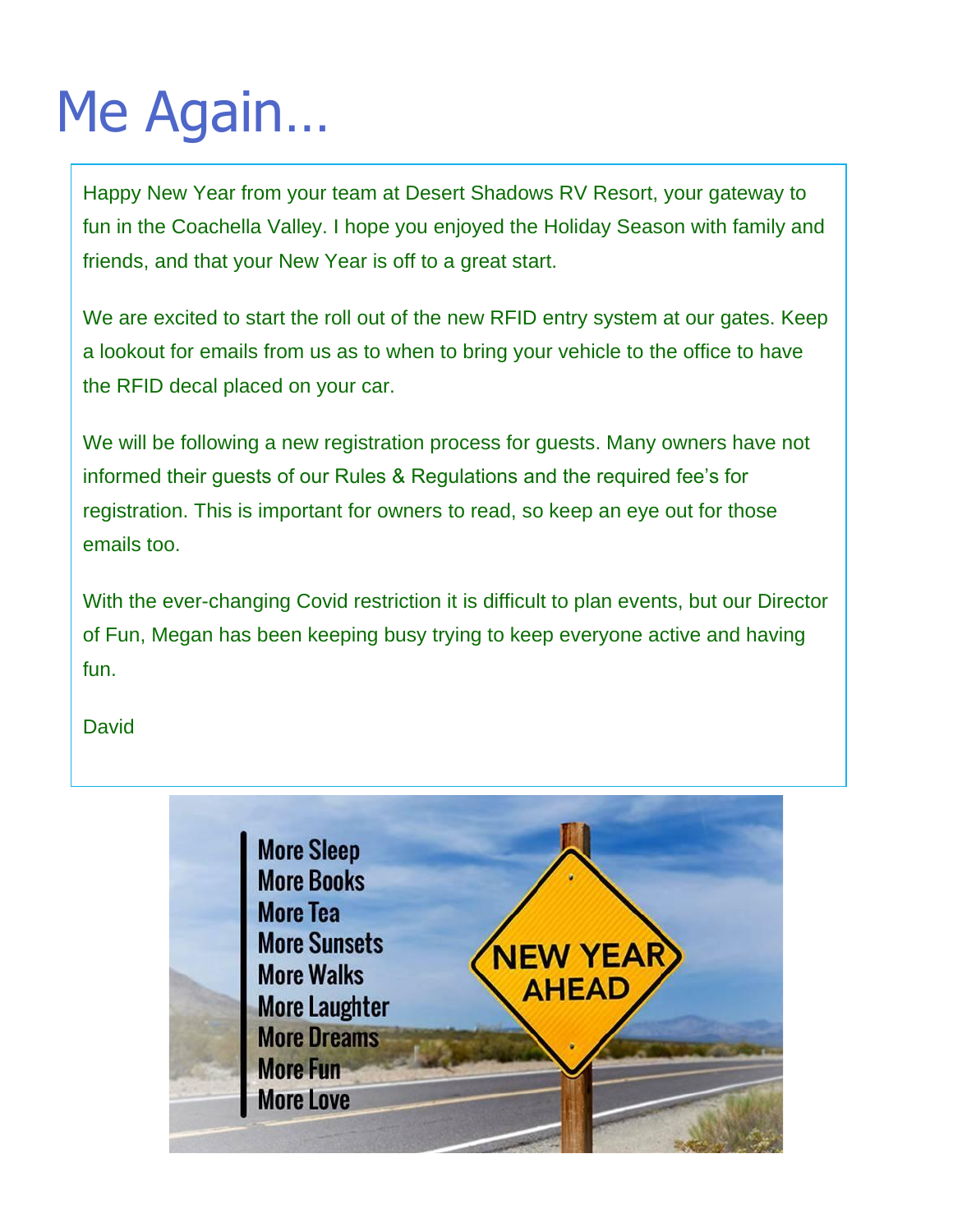## **ACTIVITY SPOTLIGHT:**

Welcome 2022, let's hope the new year brings us the change we are all desire. Things are in full swing here at Desert Shadows, our Activity Leaders are busy with all kinds of activities for you to participate in! There is something for everyone here, if there is something you'd like to see that we don't offer please come see me, I'd be happy to figure out a way to make it happen.

Our season is still dealing with Covid restrictions, and I know it's frustrating. But we are trying to offer a variety of events in a safe environment for everyone here at Desert Shadows. I know that we all just want to get back to normal, unfortunately that doesn't seem to be happening, so let's embrace the "New Normal" and go with the flow! We have all kinds of special events planned for January and hope you will attend in full force! We will continue to have outdoor concerts and food events for the time being. We have purchased some patio heaters and plan to get some fire pits to help make the outdoors cozier!

We have some great entertainment lined up for January, like "The John Denver Story" from William Florian, JB And the Circle Riders as well as Ron Stubbs the Hypnotist. These performers are all very excited to come and perform for you so please come out and support them! We also have a Hoffy Feed, a late afternoon pizza party and other fun events like Trivia Happy Hour and Singo… Bingo with at Beat. It's a fun music Bingo game guaranteed fun! Come try something new, it may turn out to be your new favorite thing!

#### **Please keep your eye out for ticket sales and locations. All special events will be posted in the Bulletin Board cases by the Post Office and the SJ Ballroom. Also pay attention to the Emails we send out.**

Ron Stubbs and William Florian will be indoors at the Ballroom there will be limited seating and Vaccination is required to purchase your ticket. Our entertainers have requested that if they are performing indoors ALL guests have proof of vaccination. This is nothing different from any other entertainment venue in the country currently.

#### **Tickets will be sold for "The John Denver Story" with William Florian Tues through Thursday**  January 4-6<sup>th</sup> from 12-2 PM Cost is \$15 Limited to 200 seats. No Food or Drink will be allowed, **and masks must be worn at all times!**

I'm looking forward to a fantastic new year! Join me for the fun!



**Director of Fun Please sign up to Please sign up to Volunteer on the Bulletin Board by the Activity Office**

**Megan Primus**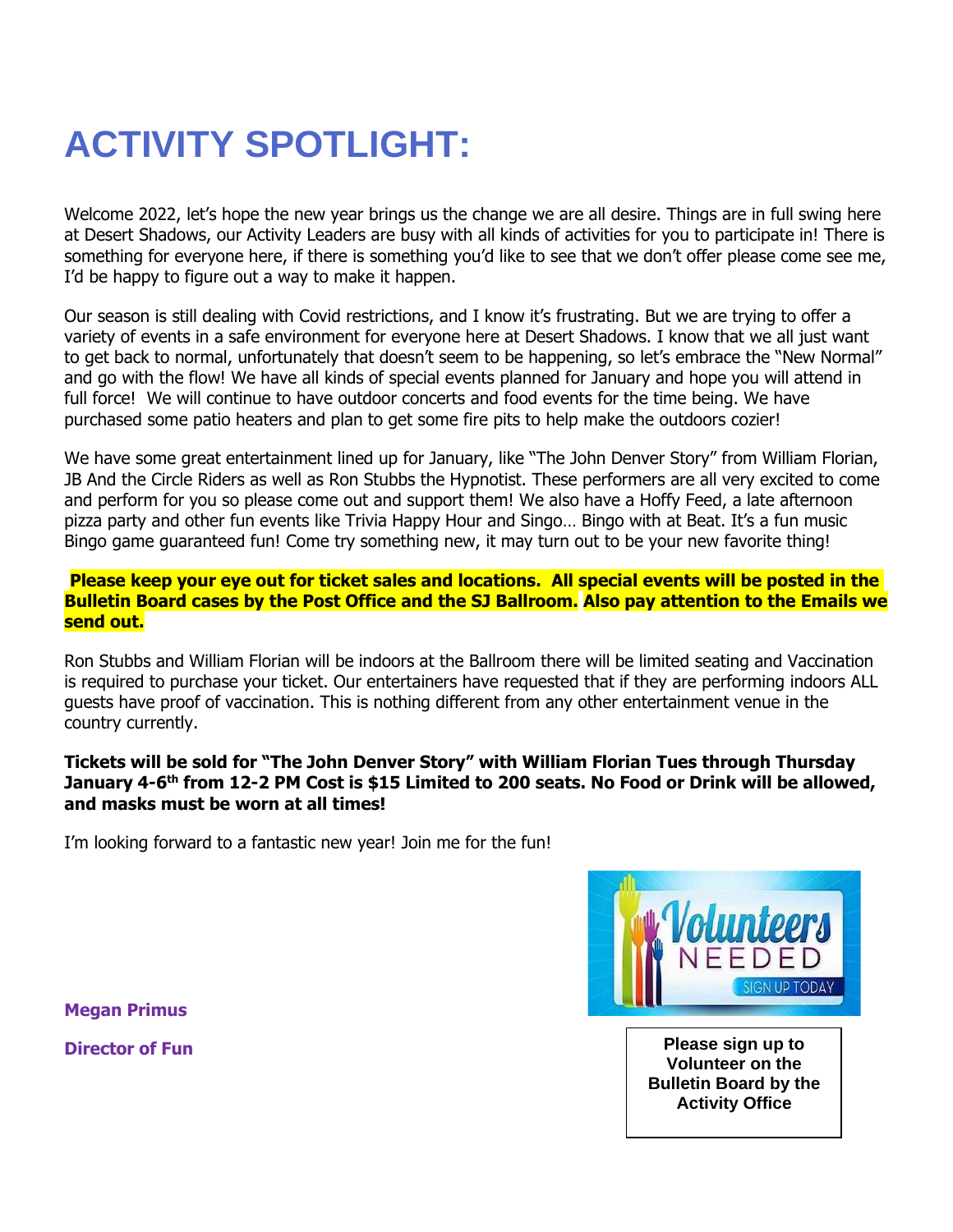# Hiking Club







## Outdoor Concerts











 $\overline{\nabla}$ 

 $\sum$ 



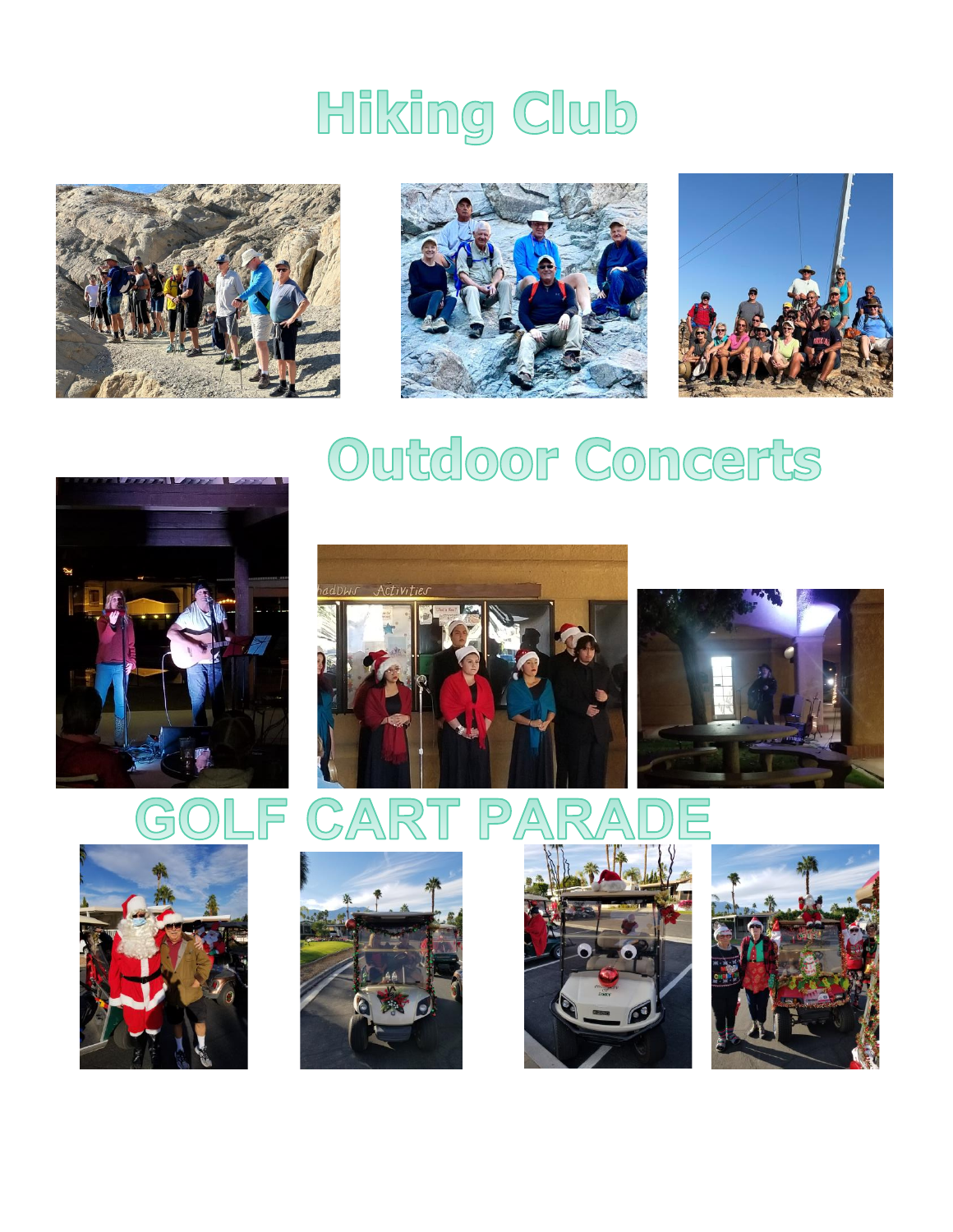### January 2022 DAILY ACTIVITIES:

| <b>Monday:</b>    | <b>ACTIVITY:</b>                      | <b>LOCATION:</b>             |  |  |
|-------------------|---------------------------------------|------------------------------|--|--|
| 7:30 AM           | <b>Dawn Patrol Men's Golf</b>         | <b>Rancho Los Almos</b>      |  |  |
| 7:30 AM           | <b>Women's Golf</b>                   | <b>Date Palm Course</b>      |  |  |
| 8:00 AM- 11:00 AM | <b>Tennis Courts</b><br><b>Tennis</b> |                              |  |  |
| 9:00 AM- 4:00 PM  | Quilting<br><b>Our Gang Clubhouse</b> |                              |  |  |
| 9:30              | <b>Gentle Water Aerobics</b>          | <b>Indoor Pool</b>           |  |  |
| 10:00 AM          | <b>Shuffleboard</b>                   | <b>Shuffleboard Pavilion</b> |  |  |
| <b>12-2 PM</b>    | <b>Water Volleyball</b>               | <b>Lap Pool</b>              |  |  |
| 12:45-3 PM        | <b>Hand and Foot</b>                  | Library                      |  |  |
| 6:30 PM           | <b>Pinochle</b>                       | Library                      |  |  |
| 6:30              | <b>Euchre</b>                         | <b>SJ Ballroom</b>           |  |  |
| 7-8:30 PM         | <b>Pool</b>                           | <b>Billiards</b>             |  |  |
| Tuesday:          | <b>ACTIVITY:</b>                      | <b>LOCATION:</b>             |  |  |
| 8:00 AM-12:00 PM  | <b>Pickleball</b>                     | <b>Tennis Courts</b>         |  |  |
| 8:45 AM           | <b>Chair Yoga</b>                     | <b>Dance Studio</b>          |  |  |
| 9:00 AM- 4:00 PM  | Quilting                              | <b>Our Gang Clubhouse</b>    |  |  |
| 9:00-11:00 AM     | <b>Coffee Social</b>                  | <b>SJ Courtyard</b>          |  |  |
| 9:30-10:30        | <b>Dancing to the Oldies</b>          | <b>Dance Studio</b>          |  |  |
| <b>10:00 AM</b>   | <b>Water Aerobics</b>                 | <b>Lap Pool</b>              |  |  |
| 7-8:30 PM         | <b>Pool</b>                           | <b>Billiards Room</b>        |  |  |
| <b>Wednesday</b>  | <b>ACTIVITY:</b>                      | <b>LOCATION:</b>             |  |  |
| <b>8:AM</b>       | <u>Hiking</u>                         | <u>Meet at Flagpole</u>      |  |  |
| 8:00 AM - 11:00AM | <b>Tennis</b>                         | <b>Tennis Courts</b>         |  |  |
| 8:45 AM           | <b>Weight &amp; Strength</b>          | <b>Our Gang Patio</b>        |  |  |
| 9:00-11:00 AM     | <b>Coffee Social</b>                  | <b>SJ Courtyard</b>          |  |  |
| <b>10:00 AM</b>   | <b>Water Aerobics</b>                 | <b>Lap Pool</b>              |  |  |
| 10:00 AM          | <b>Shuffleboard</b>                   | <b>Shuffleboard Pavilion</b> |  |  |
| 12:45-3 PM        | <b>Hand and Foot</b>                  | Library                      |  |  |
| <b>1:30 PM</b>    | <b>Line Dancing</b>                   | <b>SJ Ballroom</b>           |  |  |
| 7:00 PM           | Bingo                                 | <b>Our Gang Room</b>         |  |  |
| 7-8:30 PM         | <b>Billiards</b>                      | <b>Billiards Room</b>        |  |  |
|                   |                                       |                              |  |  |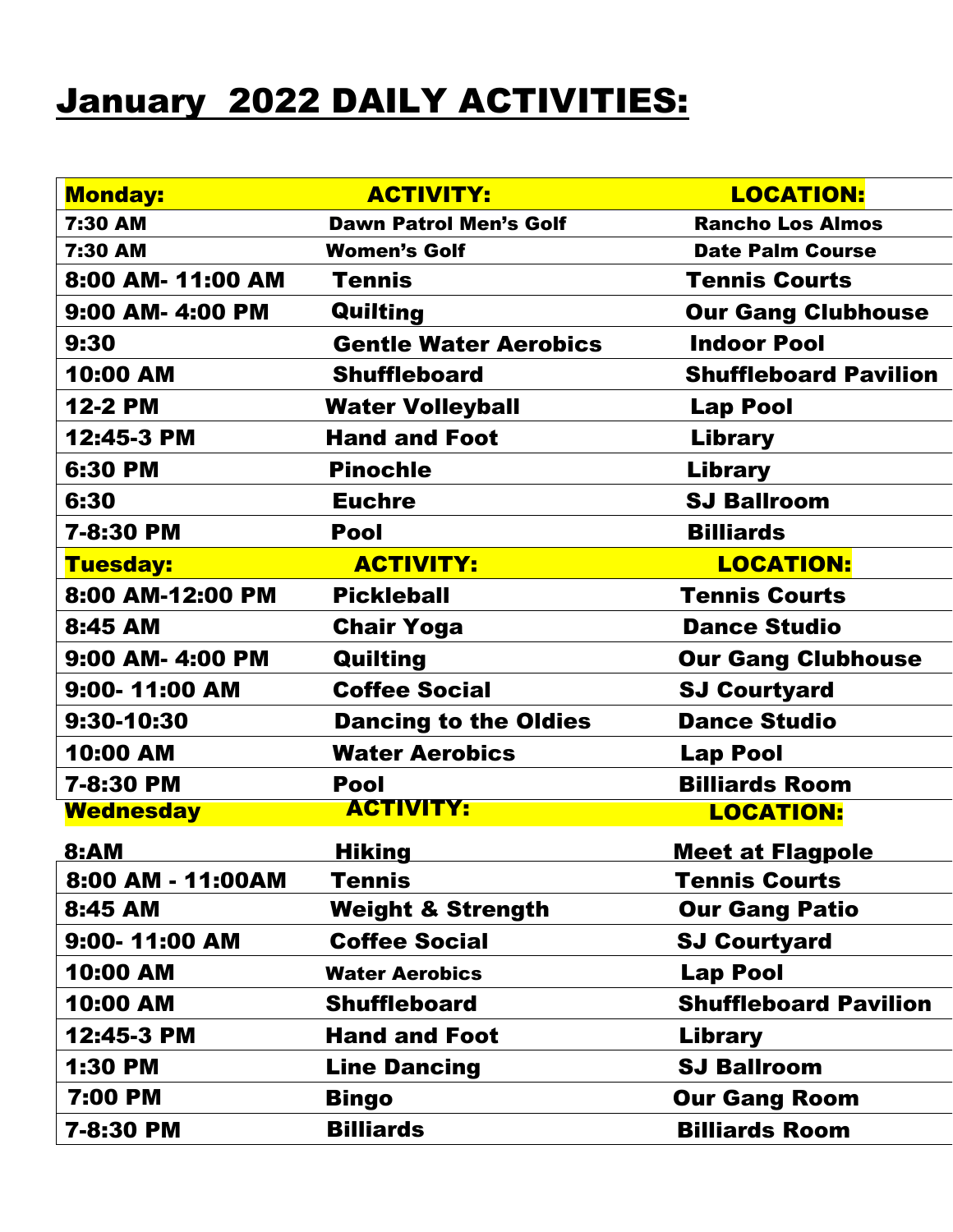| <b>Thursday:</b>  | <b>ACTIVITY:</b>              | <b>LOCATION</b>              |
|-------------------|-------------------------------|------------------------------|
| 8:00 AM-12:00 PM  | <b>Pickleball</b>             | <b>Tennis Courts</b>         |
| 8:45 AM           | <b>Chair Yoga</b>             | <b>Dance Studio</b>          |
| 9:00-11:00 AM     | <b>Coffee Social</b>          | <b>SJ Courtyard</b>          |
| 10:00 AM          | <b>Water Aerobics</b>         | <b>Lap Pool</b>              |
| <b>12-2 PM</b>    | <b>Water Volleyball</b>       | <b>Lap Pool</b>              |
| 7-8:30 PM         | <b>Pool</b>                   | <b>Billiards Room</b>        |
| <b>Friday:</b>    | <b>ACTIVITY:</b>              | <b>LOCATION:</b>             |
| 7:30 AM           | <b>Dawn Patrol Men's Golf</b> | <b>Rancho Los Almos</b>      |
| 8:00 AM- 11:00 AM | Tennis                        | <b>Tennis Courts</b>         |
| 8:45 AM           | <b>Weight &amp; Strength</b>  | <b>Our Gang Patio</b>        |
| 9:00 AM           | <b>Ladies Bible Study</b>     | <b>Our Gang</b>              |
| 9:00-11:00 AM     | <b>Coffee Social</b>          | <b>SJ Courtyard</b>          |
| 10:00 AM          | <b>Water Aerobics</b>         | <b>Lap Pool</b>              |
| 10:00 AM          | <b>Shuffleboard</b>           | <b>Shuffleboard Pavilion</b> |
| 12:45-3 PM        | <b>Hand and Foot</b>          | <b>Library</b>               |
| 1:00-3:00 PM      | <b>Oil Painting Class</b>     | <b>Craft Room</b>            |
| 7-8:30 PM         | Pool                          | <b>Billiards Room</b>        |
| <b>Saturday:</b>  | <b>ACTIVITY:</b>              | <b>LOCATION:</b>             |
| 7:30              | <b>Coffee and Donuts</b>      | <b>Our Gang</b>              |
| 9:30              | <b>Gentle Water Aerobics</b>  | <b>Indoor Pool</b>           |
| 9:30-10:30        | <b>Dancing to the Oldies</b>  | <b>Dance Studio</b>          |
| 8:00 AM-12:00 PM  | <b>Pickleball</b>             | <b>Tennis Courts</b>         |
| <b>12-2 PM</b>    | <b>Water Volleyball</b>       | <b>Lap Pool</b>              |
| 1:00 PM           | <b>Cornhole</b>               | <b>Our Gang Yard</b>         |
| 7-8:30 PM         | <b>Pool</b>                   | <b>Billiards Room</b>        |
| <b>Sunday:</b>    | <b>ACTIVITY:</b>              | <b>LOCATION:</b>             |
| 7-8:30 PM         | <b>Pool</b>                   | <b>Billiards Room</b>        |